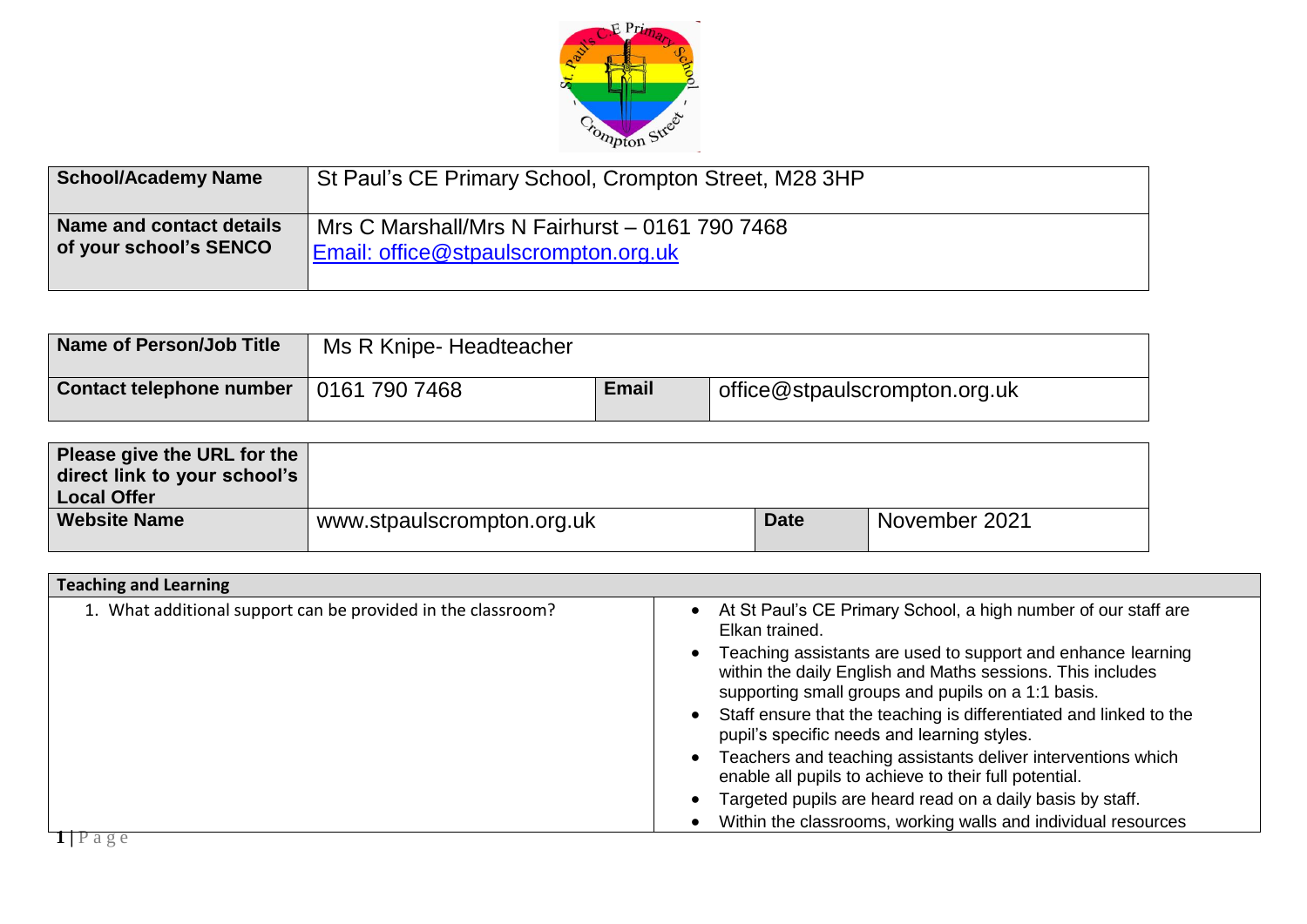|  | are available to support learning i.e Word banks – key<br>vocabulary, visual prompts etc<br>Pre-teaching of topic vocabulary – where required for pupils with<br>Speech and Language/Learning difficulties. |
|--|-------------------------------------------------------------------------------------------------------------------------------------------------------------------------------------------------------------|
|--|-------------------------------------------------------------------------------------------------------------------------------------------------------------------------------------------------------------|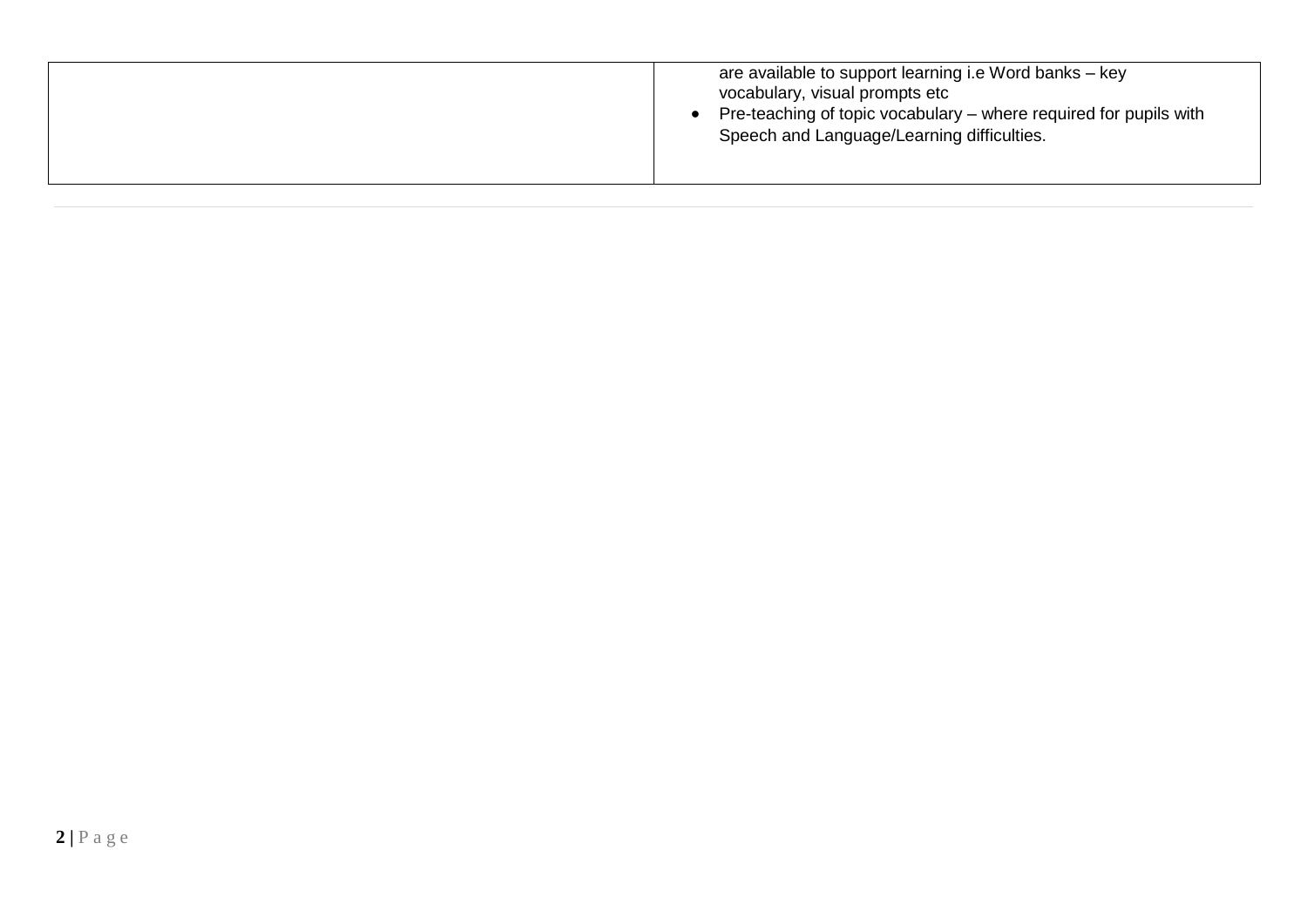| 2. What provision do you offer to facilitate access to the curriculum and | At St Paul's CE Primary School we believe we have a responsibility to meet the                                                                                                                                                                                                                                                                                                                                                                                                                                                                                                                                                                                                                                          |
|---------------------------------------------------------------------------|-------------------------------------------------------------------------------------------------------------------------------------------------------------------------------------------------------------------------------------------------------------------------------------------------------------------------------------------------------------------------------------------------------------------------------------------------------------------------------------------------------------------------------------------------------------------------------------------------------------------------------------------------------------------------------------------------------------------------|
| to develop independent learning? (This may include support from           | needs of all pupils within an inclusive environment. As a school we aim to                                                                                                                                                                                                                                                                                                                                                                                                                                                                                                                                                                                                                                              |
| external agencies and equipment/facilities)                               | ensure that any SEND is identified, assessed, monitored and evaluated                                                                                                                                                                                                                                                                                                                                                                                                                                                                                                                                                                                                                                                   |
|                                                                           | appropriately.                                                                                                                                                                                                                                                                                                                                                                                                                                                                                                                                                                                                                                                                                                          |
|                                                                           | We have strong links with a number of external agencies including:<br><b>School Nurse</b><br>$\bullet$<br><b>Educational Psychologist</b><br><b>CAMHS</b><br>Paediatrician<br>Speech and Language<br>Occupational therapy/Physiotherapy<br><b>Learning Support Service</b><br>Parents are key partners in the SEND process and are fully involved in<br>any meetings/referrals.<br>School purchase specialised equipment if it advised by an external<br>agency/required to meet a pupil's individual needs. Examples being<br>wobble cushions, sand timers, coloured overlays, enlarged texts.<br>Within school we have a small sensory room area with multisensory<br>➤                                               |
|                                                                           | resources including calming lights, bubbles, beanbags, etc.                                                                                                                                                                                                                                                                                                                                                                                                                                                                                                                                                                                                                                                             |
| 3. Staff specialisms/expertise around SEN or disability                   | Experienced SENDCo (NASENCO award)<br>$\bullet$<br>Experienced class teachers/teaching assistants<br>Teaching Assistants are trained in a variety of interventions including<br>first class at number, phonics, Lego therapy, nurture etc<br>Our higher level teaching assistant (HLTA) delivers nurture group<br>$\bullet$<br>interventions throughout school to support the children's social and<br>emotional development.<br>We have an experienced Elkan trained teaching assistant that works on<br>$\bullet$<br>a 1:1 basis with pupils, under the guidance of the SENDCO & Speech<br>and Language therapist to deliver speech and language programmes<br>to pupils known to the Salford Speech Therapy Service. |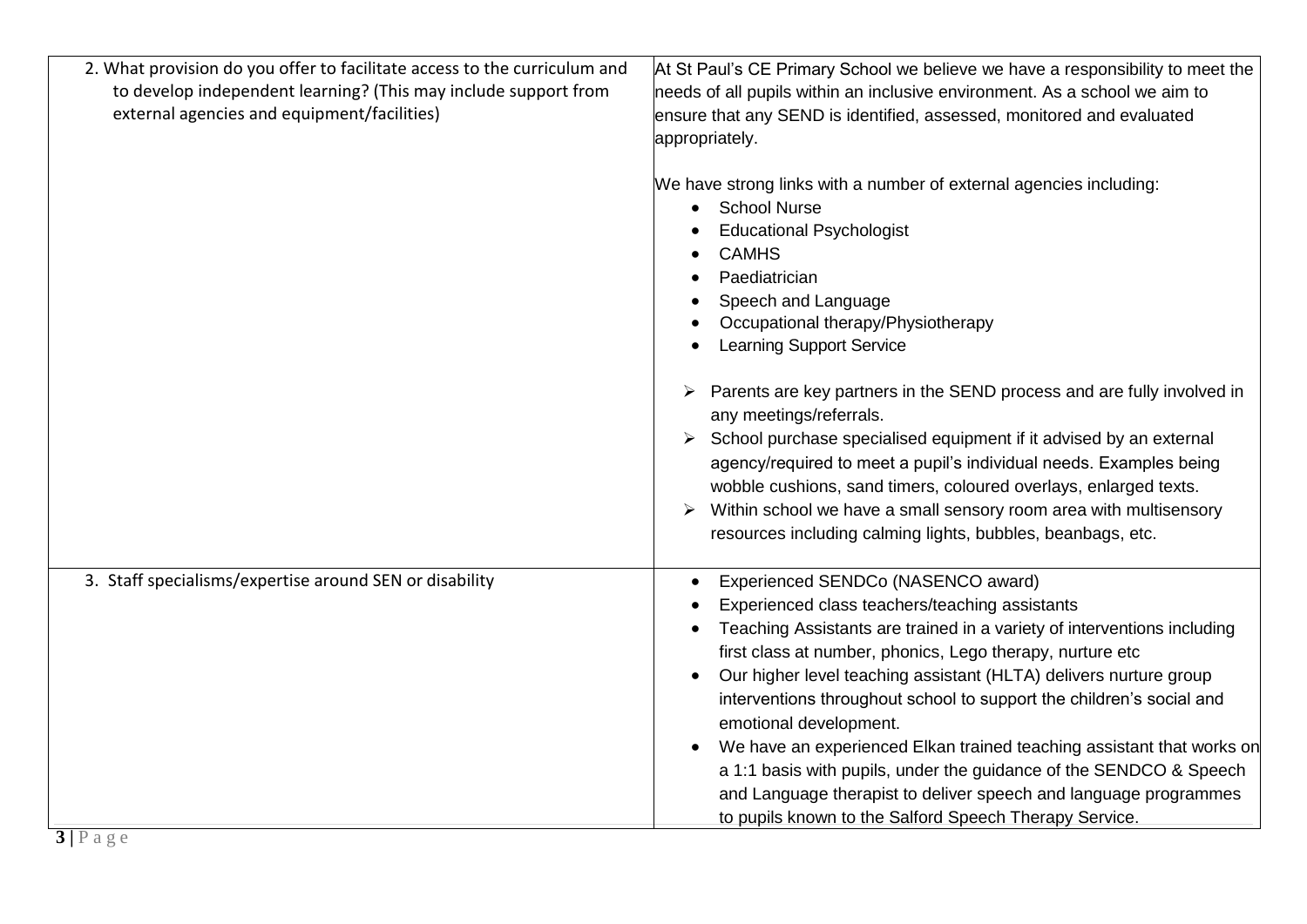|                                                                                                                       | Staff have undertaken CPD training in speech and language, autism,<br>$\bullet$<br>sensory needs, SEND, attachment theory, mental health etc.<br>We have strong links with a number of external agencies should we<br>need further specialist advice and training to support a pupil/s needs.                                                                                                                                                                                                                                                                                                                                                                            |
|-----------------------------------------------------------------------------------------------------------------------|--------------------------------------------------------------------------------------------------------------------------------------------------------------------------------------------------------------------------------------------------------------------------------------------------------------------------------------------------------------------------------------------------------------------------------------------------------------------------------------------------------------------------------------------------------------------------------------------------------------------------------------------------------------------------|
| 4. What ongoing support and development is in place for staff regards<br>supporting pupils and young people with SEN? | Staff are trained and supported in all current special needs that are<br>identified within our school to ensure that all pupils needs are fully<br>supported.<br>The SENDCO supports staff when needed and is able to access support<br>from a number of external agencies.                                                                                                                                                                                                                                                                                                                                                                                              |
| 5. What arrangements are made for reasonable adjustments in the<br>curriculum and support to the pupil during exams?  | Access arrangements - which includes readers, scribes, extra time,<br>small classroom where appropriate, translators, enlarged print on<br>tests etc.<br>During the Year 6 SAT's week the pupils are invited to have their<br>breakfast at school to help them relax and eat well before taking<br>their SAT's.<br>Curriculum adjustments:<br>Differentiated activities, test papers and resources.<br>Training for Readers and Scribes before exams.<br>Teachers informed of all pupils' reading ages and spelling ages<br>to ensure the correct level of test is administered.<br>All teachers delivering Quality First Teaching as part of the<br>graduated response. |
| 6. How do you share educational progress and outcomes with parents?                                                   | St Paul's Primary School aims is to work closely with all parents/carers. We<br>communicate with parents/carers in a variety of ways throughout the year:<br>Parents Evenings twice per year<br>$\bullet$<br>Annual reports in July<br>Meetings with parents informally as and when necessary<br>Annual review meetings for pupils with an EHCP<br>Target plans shared termly                                                                                                                                                                                                                                                                                            |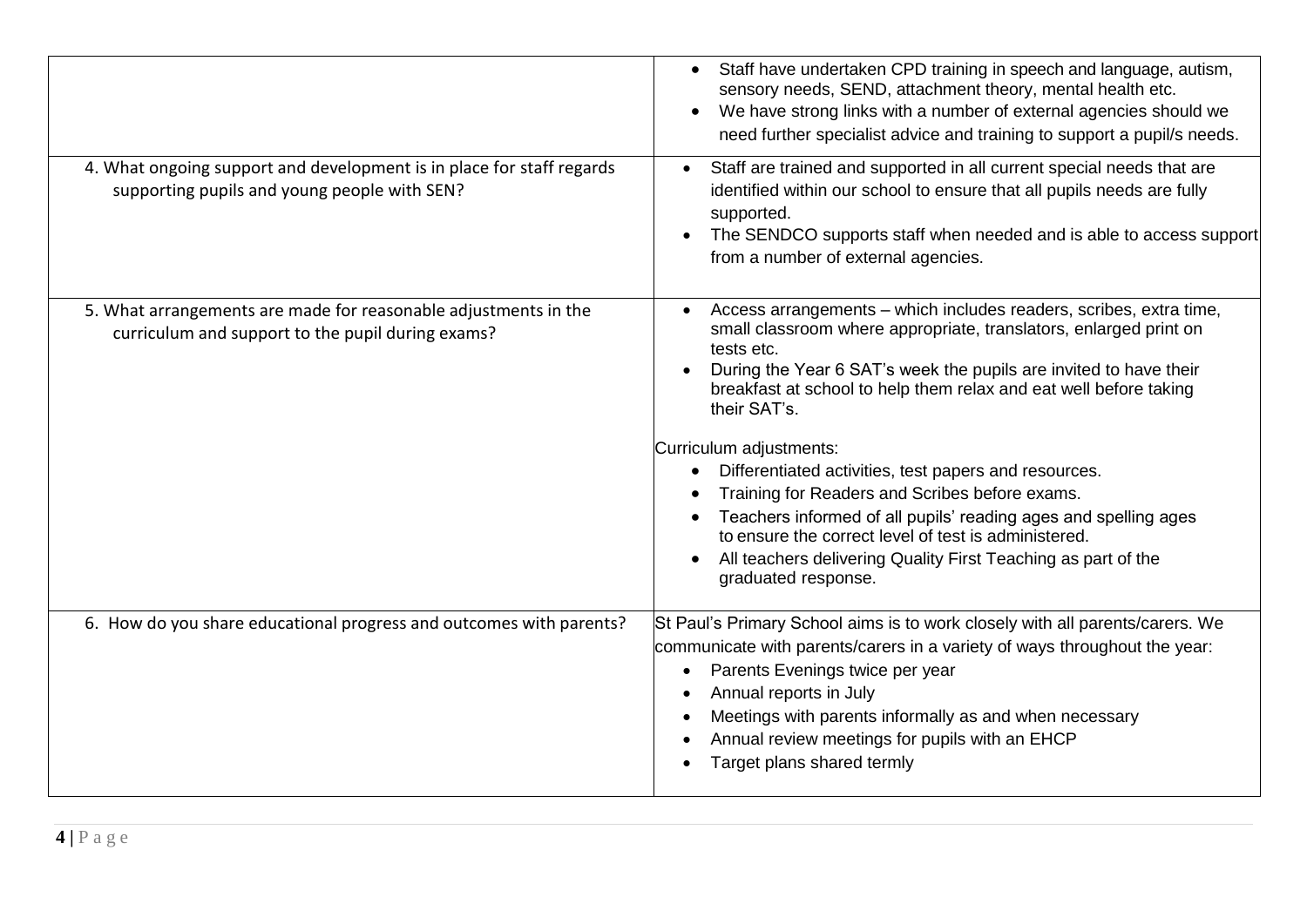| 7. What external teaching and learning do you offer?                                                                           | Where appropriate pupils are engaged in external learning within a variety of<br>contexts which include;<br><b>Residential Trips</b><br><b>Class Trips</b><br>Young Voices concert<br><b>Crucial Crew</b>                                                                                                                                                                                                                                                                                                                                                                                  |
|--------------------------------------------------------------------------------------------------------------------------------|--------------------------------------------------------------------------------------------------------------------------------------------------------------------------------------------------------------------------------------------------------------------------------------------------------------------------------------------------------------------------------------------------------------------------------------------------------------------------------------------------------------------------------------------------------------------------------------------|
| 8. What arrangements are in place to ensure that support is maintained<br>in "off site provision"?                             | No pupils currently access offsite provision<br>$\bullet$                                                                                                                                                                                                                                                                                                                                                                                                                                                                                                                                  |
| <b>Annual Reviews</b>                                                                                                          |                                                                                                                                                                                                                                                                                                                                                                                                                                                                                                                                                                                            |
| 1. What arrangements are in place for review meetings for pupils<br>with Statements or Education, Health and Care (EHC) Plans? | At St Paul's CE Primary School we follow the government and LA advice when<br>reviewing EHCP's. This includes:<br>Invites to all parties involved<br>Ensuring all documentation from all parties is copied and shared<br>Ensuring the review meeting is held at a convenient time and location for<br>all parties.<br>Ensuring parent and pupil views are shared and listened to.<br>Consultation with appropriate staff prior to the meeting.<br>Making parents aware of parent support from SIASS<br>Annual review documents completed and shared with all parties after<br>the meeting. |
| 2. What arrangements are in place for pupils with other SEND<br>support needs?                                                 | The SENDCO, class teachers and the TA's work extremely closely at St Paul's<br>CE Primary focusing on clear and effective communication to ensure all<br>children's areas of need are identified and are targeted with full support.<br>To ensure that we are meeting the needs of other pupils with SEND, we<br>$\bullet$<br>review our provision regularly.<br>We constantly monitor all children's progress and identify pupils whose<br>progress may have stalled or who may not be making progress.<br>Intervention programmes are introduced to enable quick catch up. We            |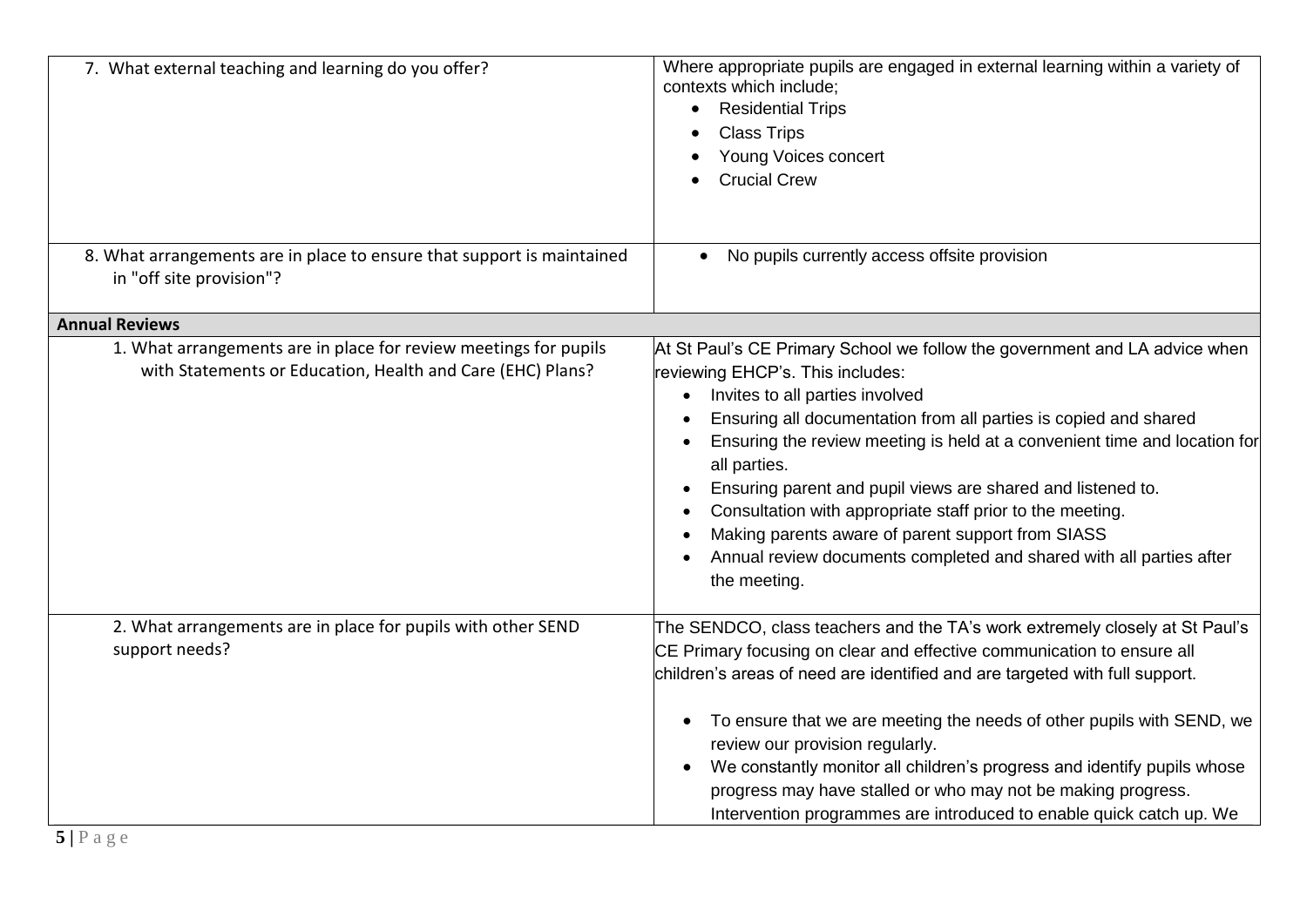|  | monitor and evaluate the intervention programmes to ensure they are<br>effective. School are required to gather information on an individual pupil<br>prior to referring to an external agency e.g Educational Psychologist,<br>Speech and Language Therapy.<br>The SENDCO reviews the SEND list regularly and where a pupil has<br>made progress we monitor them for two terms and then remove them<br>from the list.<br>Class teachers discuss any concerns with the SENDCO and the pupil is<br>added to an initial concern list to monitor their progress.<br>Target Plans are reviewed every term with teachers and parents/carers.<br>One page profiles are created at the start of each school year for all<br>pupils with SEND. They are updated throughout the year with any new<br>information about the pupil. |
|--|--------------------------------------------------------------------------------------------------------------------------------------------------------------------------------------------------------------------------------------------------------------------------------------------------------------------------------------------------------------------------------------------------------------------------------------------------------------------------------------------------------------------------------------------------------------------------------------------------------------------------------------------------------------------------------------------------------------------------------------------------------------------------------------------------------------------------|
|--|--------------------------------------------------------------------------------------------------------------------------------------------------------------------------------------------------------------------------------------------------------------------------------------------------------------------------------------------------------------------------------------------------------------------------------------------------------------------------------------------------------------------------------------------------------------------------------------------------------------------------------------------------------------------------------------------------------------------------------------------------------------------------------------------------------------------------|

| <b>Keeping Pupils Safe</b>                                                                                                                 |                                                                                                                                                                                                                                                                                                                                                        |
|--------------------------------------------------------------------------------------------------------------------------------------------|--------------------------------------------------------------------------------------------------------------------------------------------------------------------------------------------------------------------------------------------------------------------------------------------------------------------------------------------------------|
| 1. What handover arrangements will be made at the start and end of the<br>school day? Do you have parking areas for pick up and drop offs? | Parents can wait for pupils at the classroom exit doors. Where<br>disabled access to a car is required this can be arranged through<br>discussion with the Headteacher.<br>Pupils with SEN have staff entrance and exit accessibility.                                                                                                                 |
| 2. What support is offered during breaks and lunchtimes?                                                                                   | Two members of staff are always present on the playground at break<br>times.<br>Welfare assistants are on duty at lunchtimes.<br>Where a pupil has an EHCP, support would be offered inaccordance<br>with this.<br>Extra members of staff to support specific pupils as deemed necessary.                                                              |
| 3. How do you ensure my son/daughter stays safe outside the<br>classroom? (e.g. during PE lessons and school trips)                        | All of our risk assessments are in line with Salford LA.<br>Risk assessments are undertaken for all school trips.<br>PE lessons are always taught by a teacher or qualified coach.<br>Care plans are put in place where amendments are necessary for<br>individual pupils.<br>Staff to pupil ratios are appropriate for the age of the pupils involved |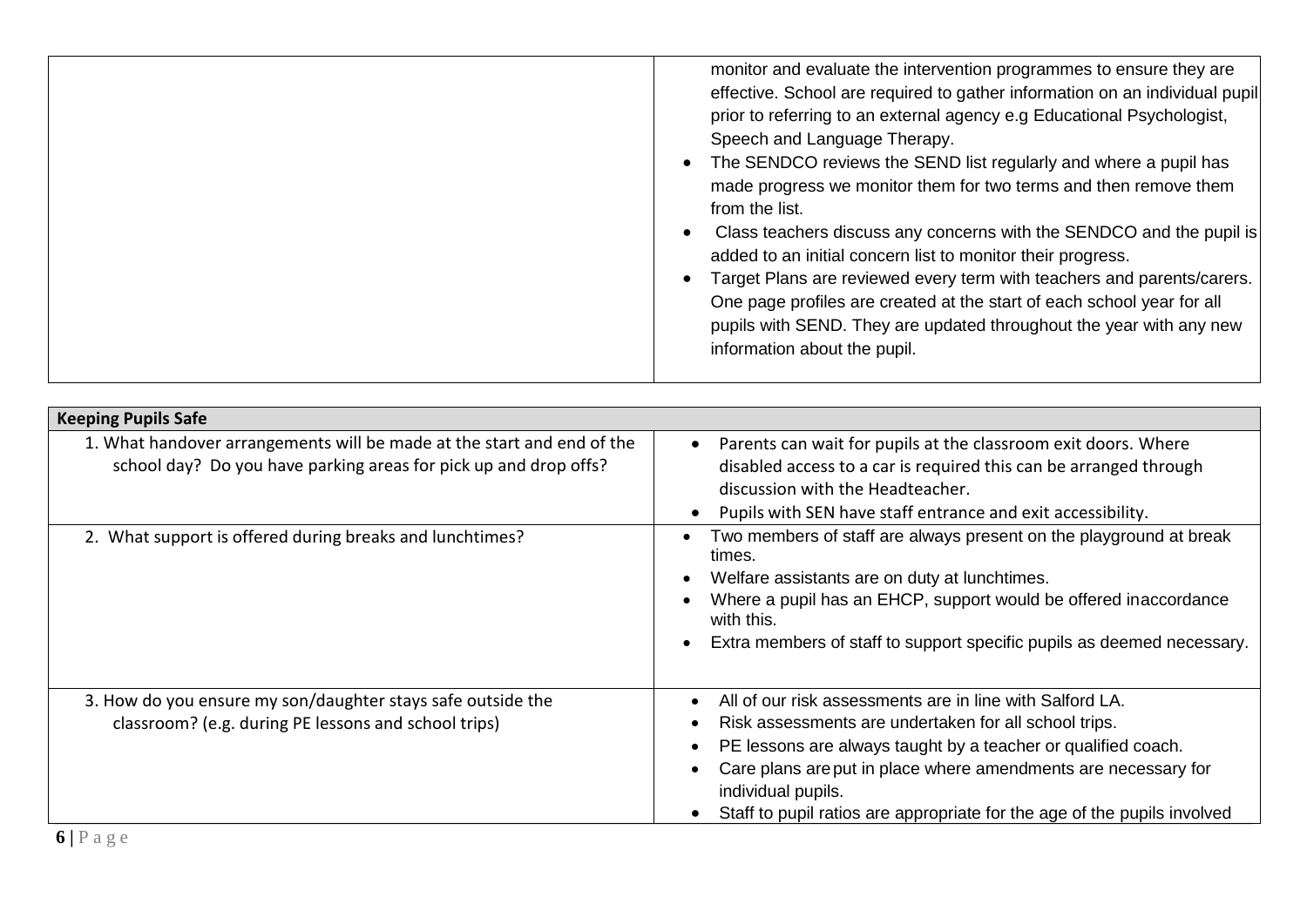|                                                                                                                                                                                          | and the activities they are completing.                                                                                                                                                                                                                                                                                                                                                                                                                                                                                                                                                                                                                                                                                                                                                                  |
|------------------------------------------------------------------------------------------------------------------------------------------------------------------------------------------|----------------------------------------------------------------------------------------------------------------------------------------------------------------------------------------------------------------------------------------------------------------------------------------------------------------------------------------------------------------------------------------------------------------------------------------------------------------------------------------------------------------------------------------------------------------------------------------------------------------------------------------------------------------------------------------------------------------------------------------------------------------------------------------------------------|
| 4. What are the school arrangements for undertaking risk assessments?                                                                                                                    | All in line with Salford LA Risk Assessment Policy<br>$\bullet$                                                                                                                                                                                                                                                                                                                                                                                                                                                                                                                                                                                                                                                                                                                                          |
| 5. Where can parents find details of policies on bullying?                                                                                                                               | The school behaviour and anti-bullying policy can be found on the<br>$\bullet$<br>school website and a paper copy can be requested from the school<br>office.                                                                                                                                                                                                                                                                                                                                                                                                                                                                                                                                                                                                                                            |
| <b>Health (including Emotional Health and Wellbeing</b>                                                                                                                                  |                                                                                                                                                                                                                                                                                                                                                                                                                                                                                                                                                                                                                                                                                                                                                                                                          |
| 1. What is the school's policy on administering medication?                                                                                                                              | School has a policy on medication administration, ratified and agreed<br>by governors.                                                                                                                                                                                                                                                                                                                                                                                                                                                                                                                                                                                                                                                                                                                   |
| 2. How do you work with the family to draw up a care plan and ensure<br>that all relevant staff are aware of the plan?<br>3. What would the school do in the case of a medical emergency | A meeting is held with the parent/carer, SENDCO, school nurse and any<br>other professionals who are involved with the pupil.<br>The care plan is then shared with all staff and monitored by the<br>SENDCO annually or when needed.<br>Parents/carers are consulted should any adjustments need to be made<br>to the plan. Equally, parents/carers are encouraged to inform the<br>SENDCO should they feel any information needs amending/updating.<br>Call 999<br>Contact a qualified first aider<br>Ensure the pupil is safe and comfortable<br>Move other pupils away from the injured pupil to minimise anxiety and<br>stress.<br>Contact parent/carer or emergency contact if parent/carer<br>unavailable<br>In absence of parent/carer a first aider would accompany the pupil to<br>the hospital |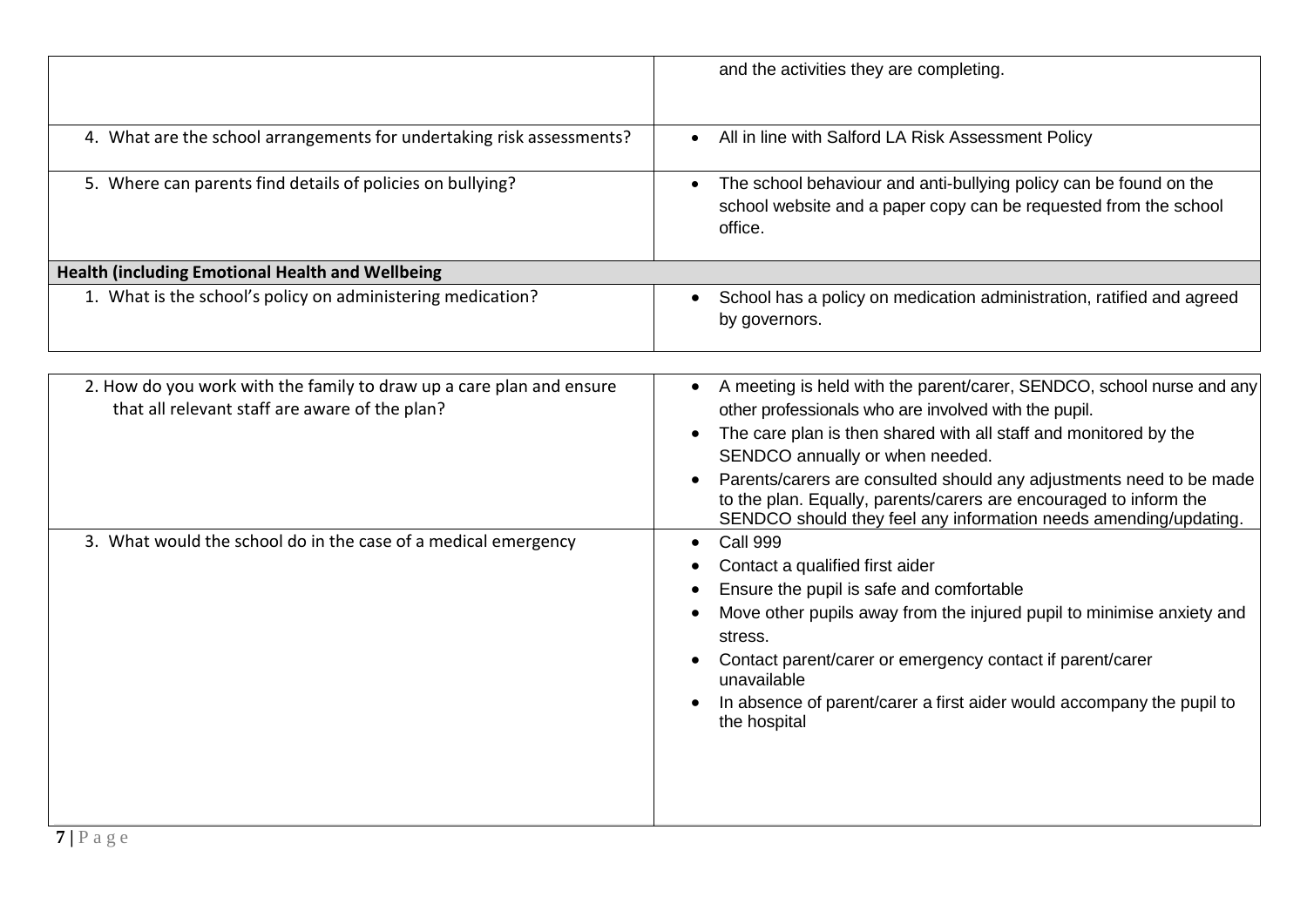| 4. How do you ensure that staff are trained/qualified to deal with a<br>child's particular needs?                                    | All staff are trained every 18 months on Safeguarding/Pupil protection<br>Relevant staff undertake external courses provided by the LA and<br>private companies where a training need is identified based on a<br>child's current needs.<br>Relevant staff are trained on CAF completion and other relevant<br>documents, i.e. RIATs, EWO referrals, etc.<br>The SENDCO works closely with outside agencies who provide support<br>and training for specific areas such as Dyslexia, ASD, ADHD, EAL, etc.<br>Asthma, Peg feeding, Epi-pen and epilepsy training is undertaken when<br>necessary. |
|--------------------------------------------------------------------------------------------------------------------------------------|--------------------------------------------------------------------------------------------------------------------------------------------------------------------------------------------------------------------------------------------------------------------------------------------------------------------------------------------------------------------------------------------------------------------------------------------------------------------------------------------------------------------------------------------------------------------------------------------------|
| 5. Which health or therapy services can pupils access on schoolpremises?                                                             | Where a health professional requests to visit a pupil in school this is<br>arranged via the SENDCO with parental consent.                                                                                                                                                                                                                                                                                                                                                                                                                                                                        |
| <b>Communication with Parents</b>                                                                                                    |                                                                                                                                                                                                                                                                                                                                                                                                                                                                                                                                                                                                  |
| 1. How do you ensure that parents know "who's who" and who they can<br>contact if they have concerns about their child/young person? | Parents are encouraged to attend a meet the teacher/curriculum<br>meeting prior to the pupil starting in a new class, where they are<br>introduced to staff in school.                                                                                                                                                                                                                                                                                                                                                                                                                           |
|                                                                                                                                      |                                                                                                                                                                                                                                                                                                                                                                                                                                                                                                                                                                                                  |
|                                                                                                                                      | Parents/carers are encouraged to contact their child's class teacher in<br>the first instance if they have any concerns. This can be via class dojo<br>or a phone call to the office.<br>Contact details for the SENDCO are on the school website. The<br>SENDCO can be contacted via office@stpaulscrompton.org.uk                                                                                                                                                                                                                                                                              |
|                                                                                                                                      | Home visits are made to new Nursery and Reception pupils into<br>school<br>A full staffing list is available on the school website                                                                                                                                                                                                                                                                                                                                                                                                                                                               |
| 2. Do parents have to make an appointment to meet with staff or do you<br>have an Open-Door policy?                                  | An open-door policy is encouraged and a member of the school office<br>team will always be available to take a message. An appointment will<br>be required if a parent/carer requests to speak to a teacher, due to<br>their teaching commitment.                                                                                                                                                                                                                                                                                                                                                |
|                                                                                                                                      | All parents are dealt with as swiftly as possible; usually on the day of<br>initial contact or at the latest, the day after.<br>If a parent requires a meeting with the SENDCO this will need to be<br>requested via the office.                                                                                                                                                                                                                                                                                                                                                                 |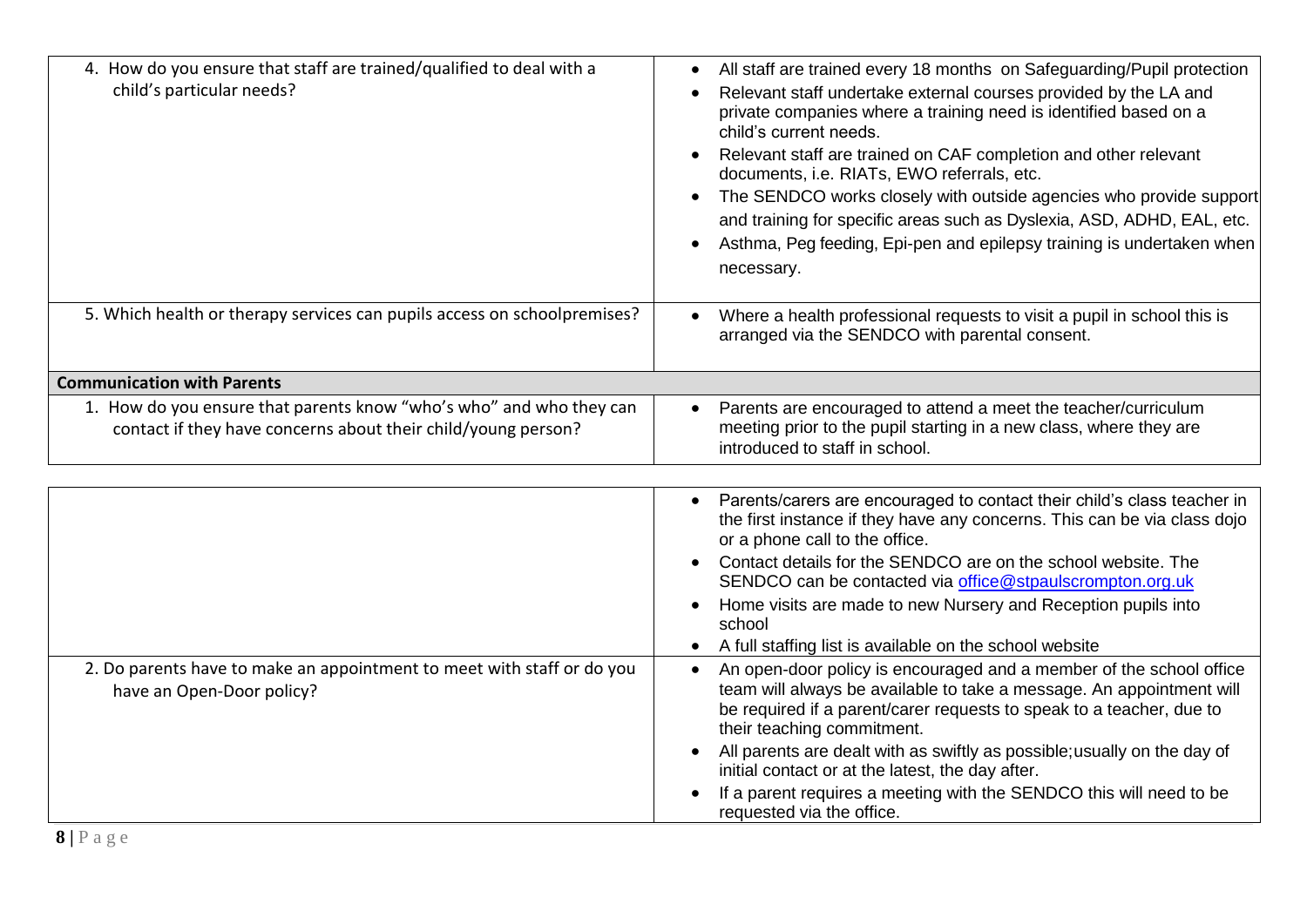| 3. How do you keep parents updated with their child/young person's<br>progress?<br>4. Do you offer Open Days?<br>5. How can parents give feedback to the school? | There are a number of ways that parents/carers are kept up to date regarding<br>their child's progress. These include:<br>Parents evenings<br>$\bullet$<br>School reports<br>Parents can make an appointment to tour the school<br>Informal meetings and discussions between parents and<br>teachers/SENDCO/Head teacher (as and when<br>necessary)<br>Class dojo<br>$\bullet$<br>Parents are invited to class open mornings throughout the school year<br>- focusing on different areas of the curriculum<br>EYFS stay and play sessions<br>$\bullet$<br>EYFS - Online assessment tracker - observations sent home<br>Whole school celebration assemblies<br>Via email to school office<br>$\bullet$ |
|------------------------------------------------------------------------------------------------------------------------------------------------------------------|-------------------------------------------------------------------------------------------------------------------------------------------------------------------------------------------------------------------------------------------------------------------------------------------------------------------------------------------------------------------------------------------------------------------------------------------------------------------------------------------------------------------------------------------------------------------------------------------------------------------------------------------------------------------------------------------------------|
|                                                                                                                                                                  | Via parental questionnaires<br>$\bullet$<br>Parental meetings<br>Telephone calls<br>Arrange to see staff or the Head teacher at a mutually convenient<br>time.<br><b>Parent View</b>                                                                                                                                                                                                                                                                                                                                                                                                                                                                                                                  |
| <b>Working Together</b>                                                                                                                                          |                                                                                                                                                                                                                                                                                                                                                                                                                                                                                                                                                                                                                                                                                                       |
| 1. Do you have home/school contracts?                                                                                                                            | School has home/school contracts which our parents/carers are asked<br>$\bullet$<br>to sign as part of the admissions process.                                                                                                                                                                                                                                                                                                                                                                                                                                                                                                                                                                        |
| 2. What opportunities do you offer for pupils to have their say? e.g.<br>school council                                                                          | Student Council from Year 2- 6 - two pupils represent each<br>$\bullet$<br>class<br>Pupil interviews to gather pupil voice about specific topics<br>Pupils are encouraged to speak to a member of a staff if they have any<br>$\bullet$<br>ideas/concerns                                                                                                                                                                                                                                                                                                                                                                                                                                             |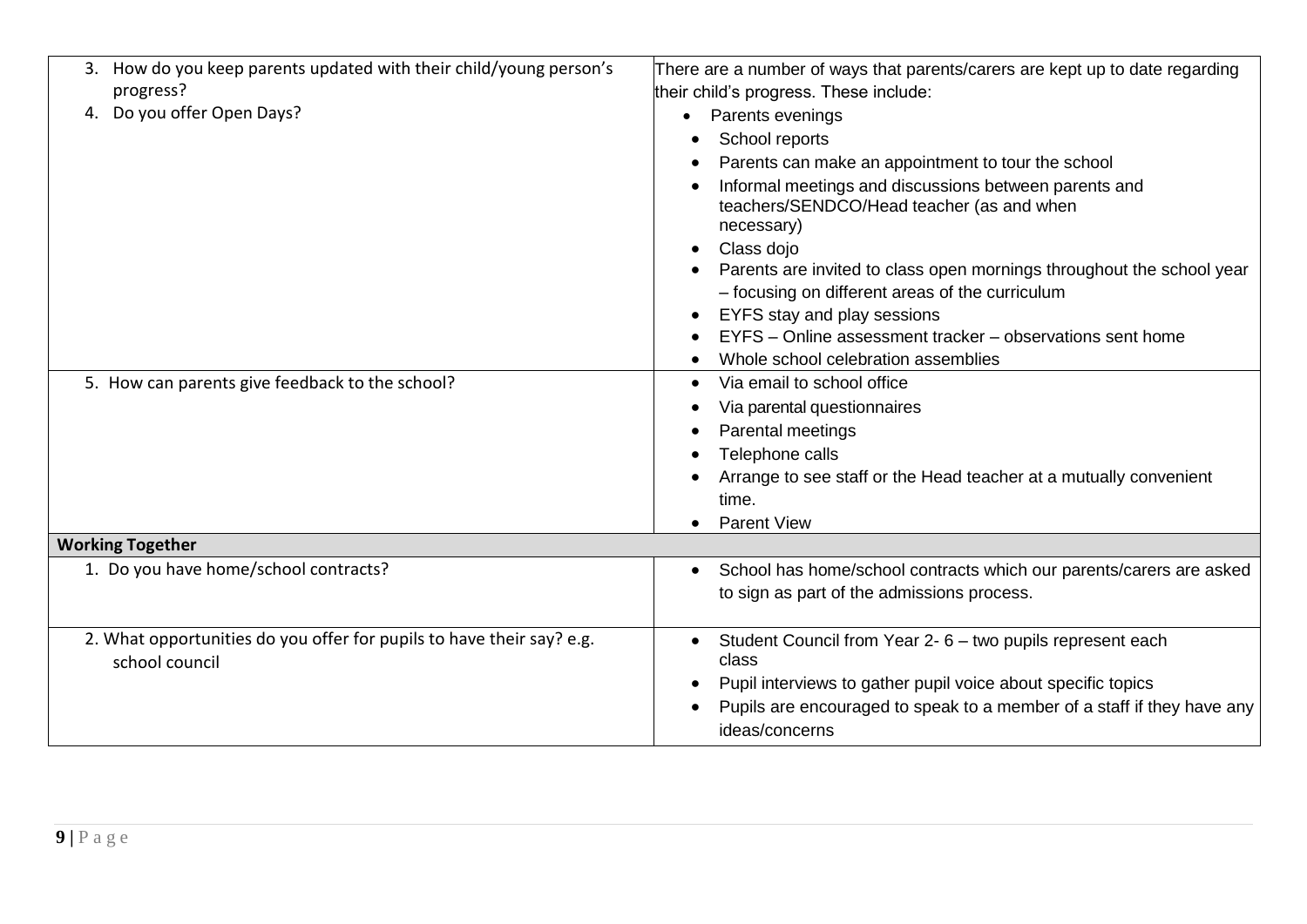|                                                                                                                                         | Staff listen to them on an informal basis.<br>Pupil questionnaires                                                                          |
|-----------------------------------------------------------------------------------------------------------------------------------------|---------------------------------------------------------------------------------------------------------------------------------------------|
|                                                                                                                                         |                                                                                                                                             |
| 3. What opportunities are there for parents to have their say about their                                                               | Parents Evening Meetings with class teachers                                                                                                |
| son/daughter's education?                                                                                                               | SEND review meetings with SENDCO                                                                                                            |
|                                                                                                                                         | Open door policy                                                                                                                            |
|                                                                                                                                         | Arranging a meeting with teachers/SENDOC/Head teacher<br>Questionnaires from school                                                         |
|                                                                                                                                         | Parent View - via the Ofsted website                                                                                                        |
| 4. What opportunities are there for parents to get involved in the school                                                               | Invitation via the newsletter<br>$\bullet$                                                                                                  |
| or become school governors?                                                                                                             | Invitation via the website                                                                                                                  |
|                                                                                                                                         | Letters sent to all parents when a parent governor vacancy becomes<br>available.                                                            |
|                                                                                                                                         | Governors talk about the role of the governor at curriculum meetings.                                                                       |
|                                                                                                                                         | Volunteers support with extra-curricular visits and within school                                                                           |
|                                                                                                                                         | supporting pupils with their reading.                                                                                                       |
|                                                                                                                                         | <b>Parent Open Mornings</b>                                                                                                                 |
| 5. How does the Governing Body involve other agencies in meeting the                                                                    | School has a named governor linked to SEND.                                                                                                 |
| needs of pupils with SEN and supporting their families? (e.g. health,                                                                   | The link governor meets with the SENDCO regularly throughout the                                                                            |
| social care, voluntary groups                                                                                                           | school year to discuss SEND provision within school.                                                                                        |
| What Help and Support is available for the Family?                                                                                      |                                                                                                                                             |
| 1. Do you offer help with completing forms and paperwork? If yes, who<br>normally provides this help and how would parents access this? | SENDCo would arrange to meet with parents/carers and help them<br>$\bullet$<br>completeall the necessary paper work.                        |
|                                                                                                                                         | HLTA is able to support families with CAF paperwork.                                                                                        |
|                                                                                                                                         | School Business Manager helps with admission forms and                                                                                      |
|                                                                                                                                         | online assistance.                                                                                                                          |
| 2. What information, advice and guidance can parents and young people                                                                   | SENDCO supports any parent regarding advice and concerns around<br>$\bullet$                                                                |
| access through the school? Who normally provides this help and how                                                                      | SEND and is able to make referrals if deemed necessary to a number<br>of external agencies including the school nurse, speech and language, |
| would they access this?                                                                                                                 | educational psychologist etc.                                                                                                               |
|                                                                                                                                         | HLTA offers support to vulnerable pupils and supports families where                                                                        |
|                                                                                                                                         | appropriate.                                                                                                                                |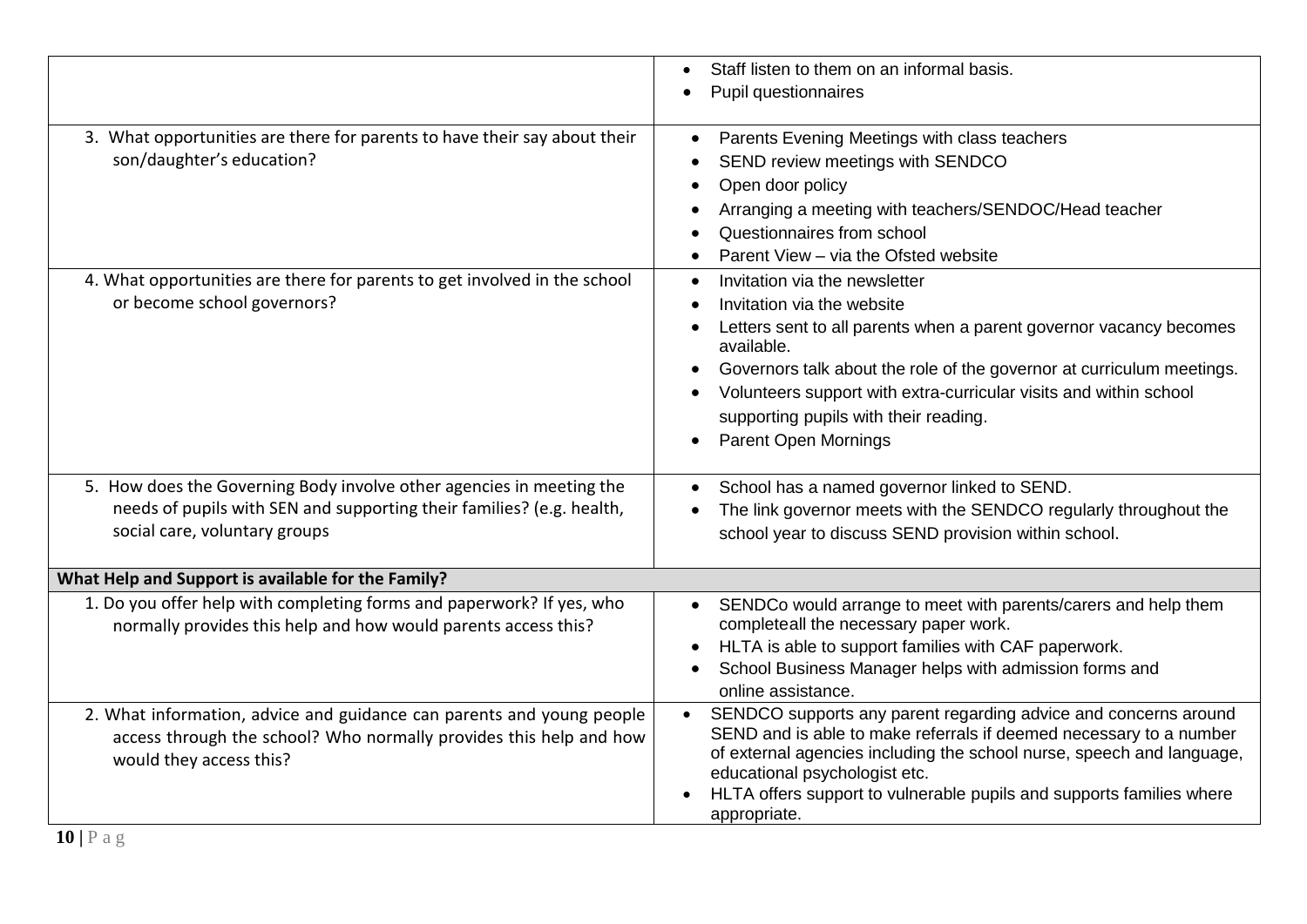|                                                                                                                            | If a parent requires support/advice from the SENDCO they should<br>speak to the office or email office@stpaulscrompton.org.uk to arrange<br>a meeting.                                                                                                                                                                                                                                                                                                                                                                                                                                                                                                                                                                                                                                                                                                                                                                                                                                                                                                                                                                                                                                                                                                                                                                        |
|----------------------------------------------------------------------------------------------------------------------------|-------------------------------------------------------------------------------------------------------------------------------------------------------------------------------------------------------------------------------------------------------------------------------------------------------------------------------------------------------------------------------------------------------------------------------------------------------------------------------------------------------------------------------------------------------------------------------------------------------------------------------------------------------------------------------------------------------------------------------------------------------------------------------------------------------------------------------------------------------------------------------------------------------------------------------------------------------------------------------------------------------------------------------------------------------------------------------------------------------------------------------------------------------------------------------------------------------------------------------------------------------------------------------------------------------------------------------|
| 3. How does the school help parents with travel plans to get their<br>son/daughter to and from school?                     | If a parent has any concerns regarding travel to school/attendance they<br>should speak to the office.                                                                                                                                                                                                                                                                                                                                                                                                                                                                                                                                                                                                                                                                                                                                                                                                                                                                                                                                                                                                                                                                                                                                                                                                                        |
| <b>Transition from Primary School and School Leavers</b>                                                                   |                                                                                                                                                                                                                                                                                                                                                                                                                                                                                                                                                                                                                                                                                                                                                                                                                                                                                                                                                                                                                                                                                                                                                                                                                                                                                                                               |
| 1. What support does the school offer for year 6 pupils transfers to High<br>School? (e.g. visits to the school, buddying) | St Paul's has close links with Walkden High School where the majority of pupils<br>transition to when moving to High School. Where a pupil is transferring to a<br>different high school the SENDCo makes contact with the High School<br>SENDCO/transition co-ordinator at the relevant school.<br>Year 7 co-ordinator visits school to speak to pupils in Year 6.<br>Year 6 pupils visit their secondary school for transition days in the<br>final term of Year 6.<br>School transfers all data to the secondary school about the pupil with<br>all records. Year 6 teacher discusses individual pupils with the<br>transition coordinator of the High School.<br>SENDCo completes a transition form for all SEND pupils transferring to<br>high school.<br>If a pupil has an EHCP, the pupil's high school placement is discussed<br>at their Year 5 annual review. During the year 5 annual review meeting<br>parents/carers are able to make a request for their preferred high<br>school placement which is recorded in the paperwork that is sent to the<br>Local Authority for consideration.<br>Where a pupil has received support from the Primary Inclusion Team<br>(PIT) during Year 5, the PIT team will offer further support during the<br>Year 6 school year focusing on a smooth transition to high school. |
| <b>Extra Curricular Activities</b>                                                                                         |                                                                                                                                                                                                                                                                                                                                                                                                                                                                                                                                                                                                                                                                                                                                                                                                                                                                                                                                                                                                                                                                                                                                                                                                                                                                                                                               |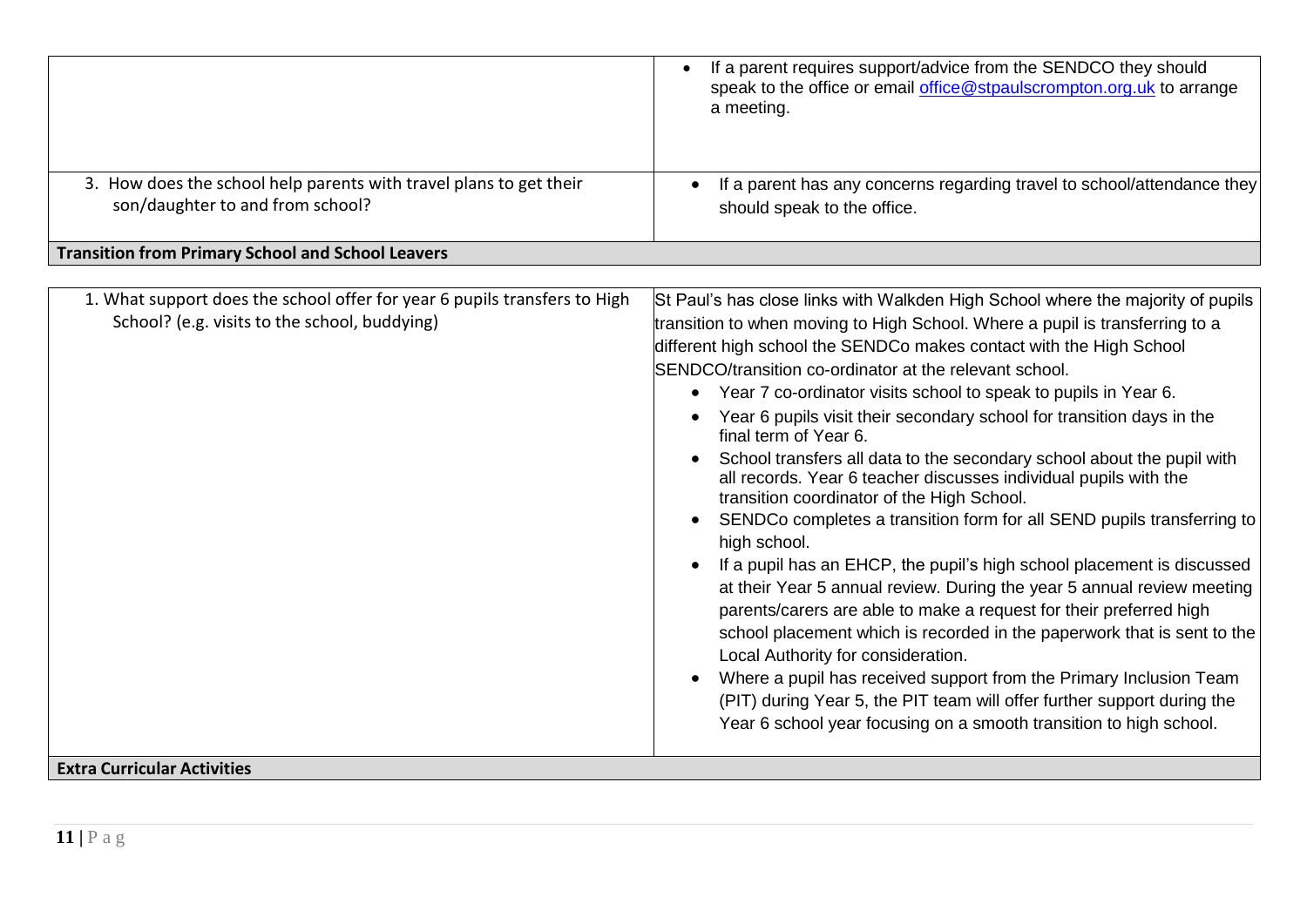| 1. Do you offer school holiday and/or before and after school provision?<br>If yes, please give details.            | Evergreen Out of School Club offer a breakfast and after school care<br>provision within the school hall. It is owned by a private provider who<br>also owns a private day nursery. It opens each weekday from 7.30am<br>to 8.45am and 3pm to 6pm, term time only.<br>Extracurricular activities are offered on a rota system. Booking is<br>through parent pay each half term.<br>There is no school holiday club provision.                                                                                                                                                                                                                                                                                 |
|---------------------------------------------------------------------------------------------------------------------|---------------------------------------------------------------------------------------------------------------------------------------------------------------------------------------------------------------------------------------------------------------------------------------------------------------------------------------------------------------------------------------------------------------------------------------------------------------------------------------------------------------------------------------------------------------------------------------------------------------------------------------------------------------------------------------------------------------|
| 2. What lunchtime or after school activities do you offer? Do parents<br>have to pay for these and if so, how much? | Throughout the year there are numerous after school activities<br>that pupils are warmly invited to and we actively encourage all<br>pupils to participate in these.<br>Letters are sent home each half term outlining the clubs that are<br>available and the year groups they are aimed at.<br>Places are booked via Parent Pay.                                                                                                                                                                                                                                                                                                                                                                            |
| 3. How do you make sure clubs, activities and residential trips are<br>inclusive?                                   | Specific risk assessments are carried out for clubs/residential activities.<br>On trips out, pupils are accompanied by qualified teaching and support<br>staff following the correct pupil: adult ratio guidance Where a pupil has<br>an EHCP a teaching assistant would accompany the pupil on the trip<br>on a 1:1 basis.<br>For pupils requiring support with intimate care e.g. toileting, self care -<br>showering/dressing an intimate care plan would be discussed and<br>agreed with the parent/carer prior to the residential trip/weekly<br>swimming session.<br>School would work with parents and outside agencies to ensure access<br>to specialist equipment was available e.g wheelchair ramps |
| 4. How do you help pupils and young people to make friends?                                                         | Friendship is one of the school's Christian values.<br>$\bullet$<br>Weekly PSHE sessions are delivered from Nursery to Year 6.<br>Organised games and equipment are available on the playground.<br>Staff encourage all pupils to play co-operatively during<br>playtimes/school day.                                                                                                                                                                                                                                                                                                                                                                                                                         |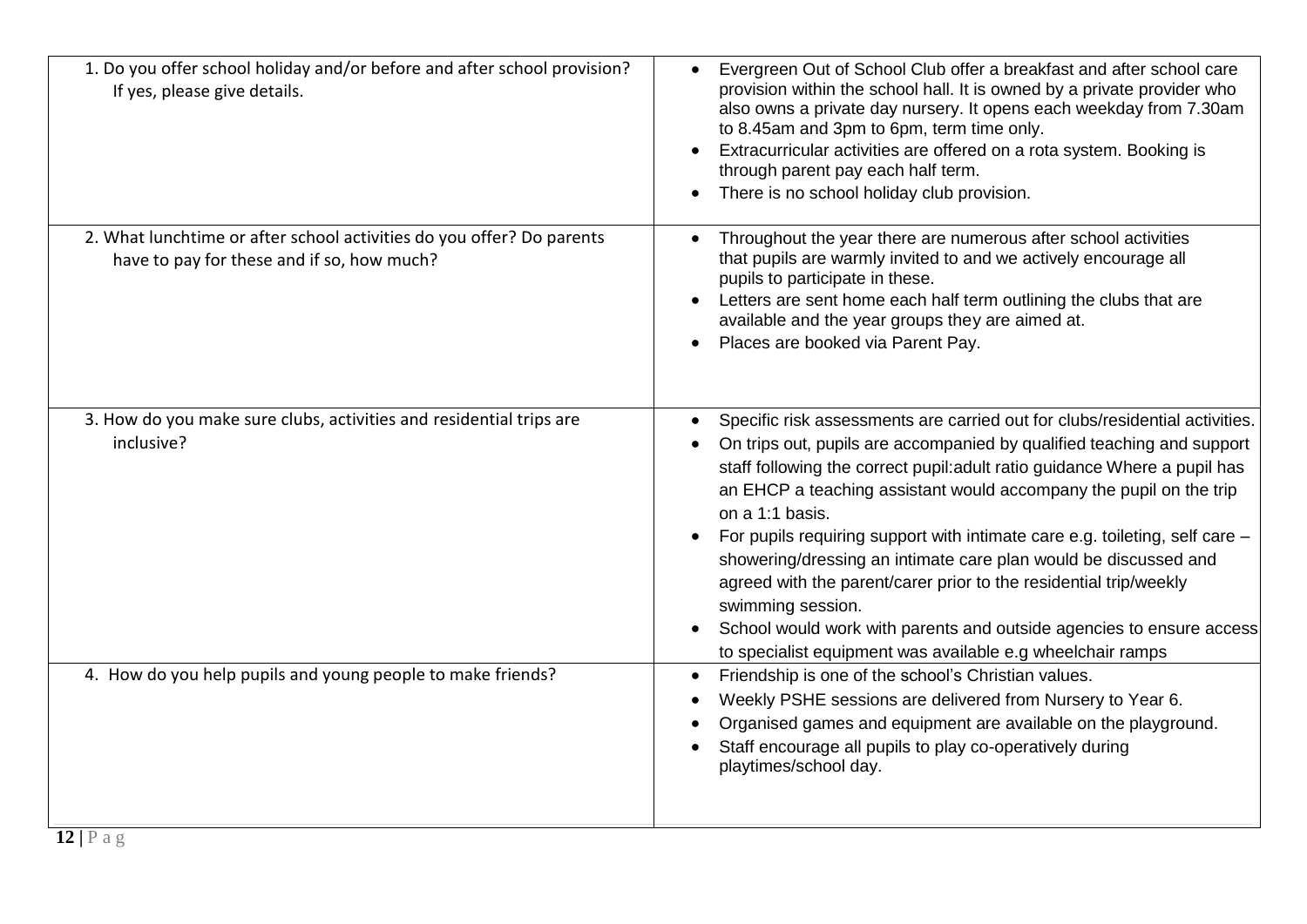**Glossary of terms**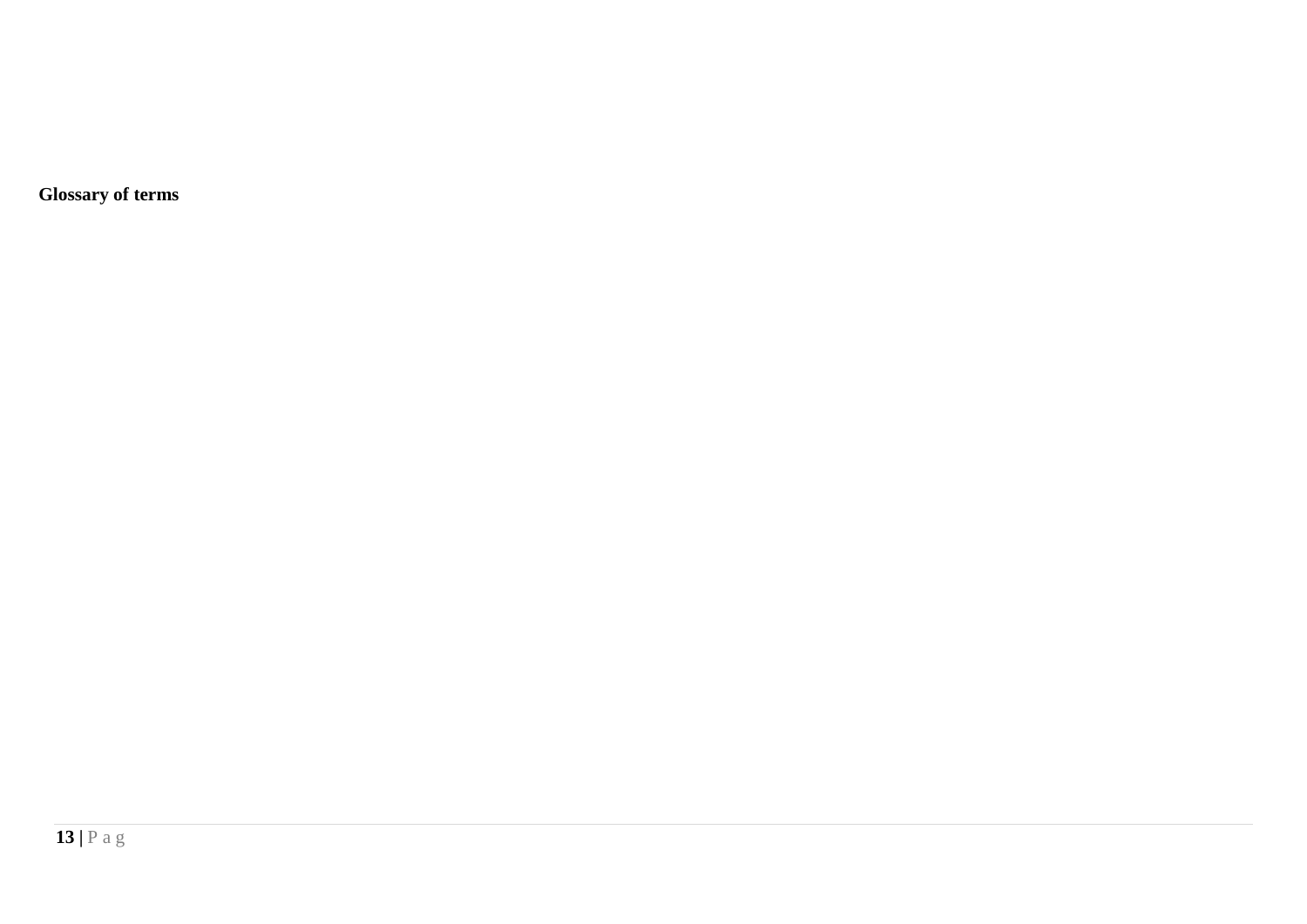|                     | <b>Annual Review</b>                                                                                     | All Education, Health and Care Plans must be reviewed annually. The Annual Review ensures that that once a year the parents,<br>the pupil, the Local Authority, the school and all professionals involved consider the progress the pupil has madeover the last 12<br>months, and whether amendments need to be made to the statement or Education, Health and Care Plan.                                                                                                                                                                                                                                                                                                                                                                                                                                                                  |
|---------------------|----------------------------------------------------------------------------------------------------------|--------------------------------------------------------------------------------------------------------------------------------------------------------------------------------------------------------------------------------------------------------------------------------------------------------------------------------------------------------------------------------------------------------------------------------------------------------------------------------------------------------------------------------------------------------------------------------------------------------------------------------------------------------------------------------------------------------------------------------------------------------------------------------------------------------------------------------------------|
| <b>ADHD/AD</b><br>D | <b>Attention Deficit</b><br><b>Hyperactivity</b><br><b>Disorder/Attention</b><br><b>Deficit Disorder</b> | ADHD/ADD is a disorder that appears in early childhood. ADHD/ADD makes it difficult for students to hold back their spontaneous<br>responses (responses can involve everything from movement to speech to attentiveness). Students with ADD are not diagnosed<br>as having excessive hyperactive behaviour but display all other symptoms.<br>Pupils with ADD/ADHD may be:<br>Inattentive, hyperactive, and impulsive (the most common form)<br>Inattentive, but not hyperactive or impulsive.                                                                                                                                                                                                                                                                                                                                             |
|                     | <b>Assessment</b>                                                                                        | Hyperactive and impulsive, but able to pay attention.<br>This involves building a picture of your child's abilities, difficulties, behaviour, his/her special educational needs and the support<br>required to meet those needs. Assessment is an important part of deciding whether your child's progress rate is as good as is<br>expected. Teachers carry out routine assessments regularly.<br>More specialised assessments may be required if progress is not at an expected rate. This may be carried out by the SENCO, an<br>Educational Psychologist or an Advisory Teacher.<br>A statutory assessment is a formal procedure which involves the collection of information from as many people as possible who<br>have detailed knowledge about your child. This may lead to the issue of a statement of special educational needs. |
|                     | <b>Code of Practice</b>                                                                                  | The SEN Code of Practice (often referred to as 'The Code') gives practical guidance on how to identify, assess and support<br>pupils with special educational needs. All early education settings, state schools and Local Education Authorities must take<br>account of this Code when they are dealing with pupils who have special educational needs.                                                                                                                                                                                                                                                                                                                                                                                                                                                                                   |
|                     | <b>Differentiation</b>                                                                                   | Differentiation is the adjustment of the teaching methods and/or resources according to the learning needs of the pupils. It can be<br>aimed at the groups within the class or individuals. See also personalised learning.                                                                                                                                                                                                                                                                                                                                                                                                                                                                                                                                                                                                                |
|                     | <b>Differentiated</b><br><b>Curriculum</b>                                                               | A curriculum that is specially adapted to meet the special educational needs of individual children.                                                                                                                                                                                                                                                                                                                                                                                                                                                                                                                                                                                                                                                                                                                                       |
| <b>EHCP</b>         | <b>Education, Health and</b><br><b>Care Plan</b>                                                         | From 1st September 2014, Education, Health and Care Plans (EHCPs) have been issued instead of statements of SEN. An<br>EHCP can be issued at and maintained to any point from birth to the age of 25. The criteria and procedure for securing an EHCP<br>for your pupil is detailed as part of Salford's Local Offer.                                                                                                                                                                                                                                                                                                                                                                                                                                                                                                                      |
| <b>EP</b>           | <b>Educational</b><br><b>Psychologist</b>                                                                | Most, but not all, Educational Psychologists are employed by local authorities (LAs). Their main work is with schools and pre-<br>school settings to provide advice, support and staff training for pupils with SEN. They may perform assessments of pupils with<br>SEN and produce a report as part of the statutory assessment.                                                                                                                                                                                                                                                                                                                                                                                                                                                                                                          |
|                     | <b>Exam Special</b><br><b>Arrangements</b>                                                               | Special arrangements can be made for pupils who are disadvantaged during exams because of certain difficulties such as dyslexic<br>tendencies. Readers, scribes and or extra time can be arranged, for pupils who meet the exam board criteria, in order that the<br>disadvantage they have can be redressed.                                                                                                                                                                                                                                                                                                                                                                                                                                                                                                                              |
|                     | <b>Exam Special</b><br><b>Concessions</b>                                                                | Special concessions can be arranged for pupils who qualify for these e.g. the exam paper can be enlarged or written in Braille for<br>pupils with visual difficulties or a scribe can be used if a pupil breaks an arm before the exam etc.                                                                                                                                                                                                                                                                                                                                                                                                                                                                                                                                                                                                |
|                     | <b>Governors</b>                                                                                         | Each school has a board of Governors that is responsible to parents, funders and the community for making sure the school<br>provides a good quality education. In Academy schools the governors are often called 'directors'.                                                                                                                                                                                                                                                                                                                                                                                                                                                                                                                                                                                                             |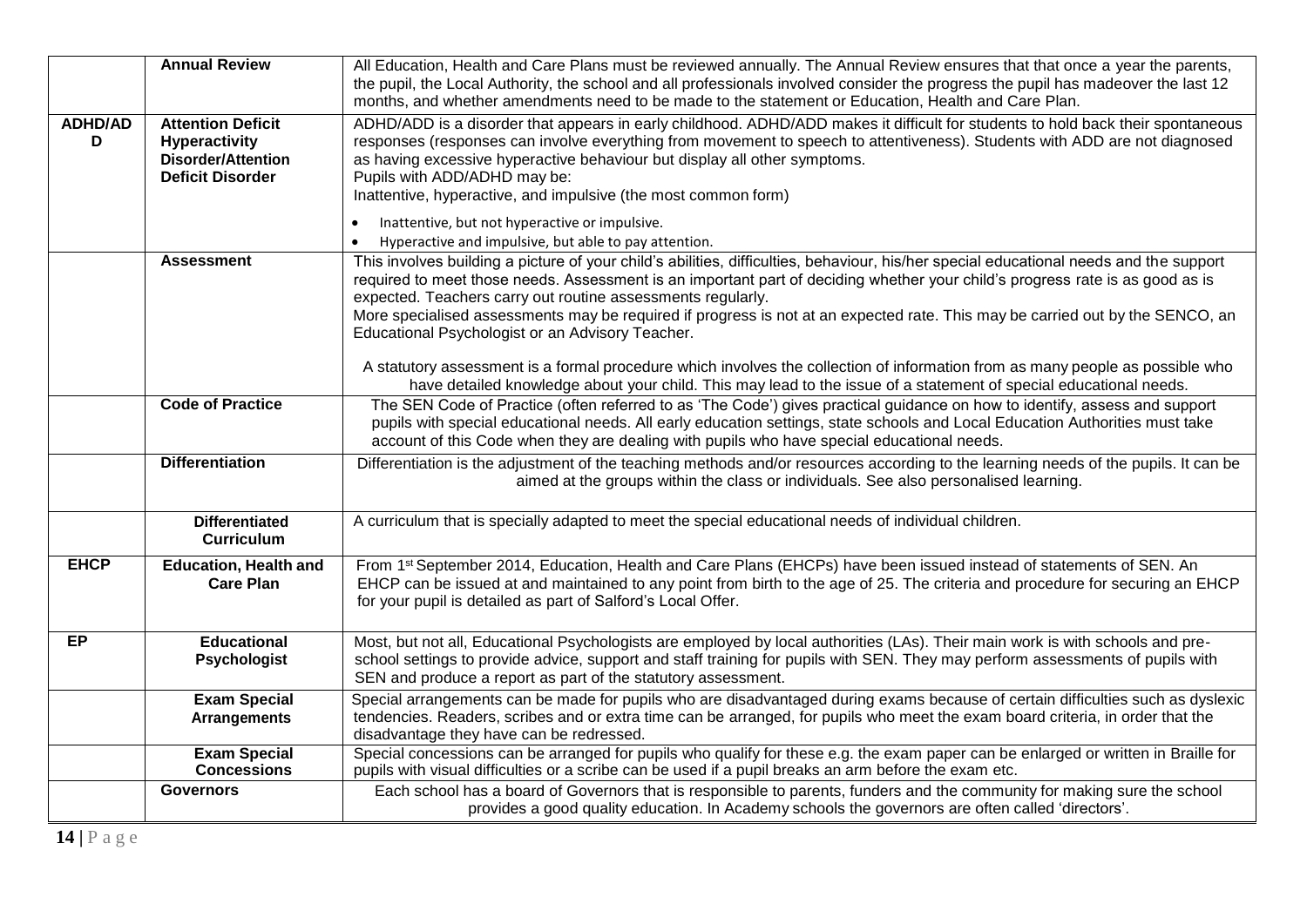|            | <b>Inclusion</b>                                         | Inclusion is the process by which schools and other establishments change their principles, policies, practices and environments<br>to increase the presence, participation and achievement levels of pupils with special educational needs and/or a disability.                                                                                                                                                                                                                                                                                                                                                                                |
|------------|----------------------------------------------------------|-------------------------------------------------------------------------------------------------------------------------------------------------------------------------------------------------------------------------------------------------------------------------------------------------------------------------------------------------------------------------------------------------------------------------------------------------------------------------------------------------------------------------------------------------------------------------------------------------------------------------------------------------|
| <b>IEP</b> | <b>Individual Education</b><br>Plan                      | An IEP sets out the special help that a pupil will receive at school or early years setting to meet his or her special educational<br>needs (SEN). It is not a legal requirement for your pupil to have and IEP but it is good practice for parents and the pupil to be<br>involved in drawing it up and reviewing it if there is one. An IEP should be reviewed regularly and at least twice a year. If there is<br>no IEP the school should have another method of recording how it is meeting your child's SEN                                                                                                                               |
| LD         | <b>Learning Difficulties</b>                             | A pupil has learning difficulties if he or she finds it much harder to learn than most pupils of the same age.                                                                                                                                                                                                                                                                                                                                                                                                                                                                                                                                  |
| <b>LEA</b> | <b>Local Education</b><br><b>Authority</b>               | Each council has an LEA. The LEA is responsible for the education of all pupils living within the council's area and has some<br>responsibility for all state schools in our area. In Salford, the LEA is combined with the children's social services departments and<br>is known as Children's Services. Children's Services have the same responsibilities for educational provision for pupils with<br>special educational needs as LEAs.                                                                                                                                                                                                   |
| <b>MLD</b> | <b>Moderate Learning</b><br><b>Difficulties</b>          | Pupils with moderate learning difficulties have much greater difficulty than their peers in acquiring basic literacy and numeracy<br>skills and in understanding concepts. They may also have associated speech and language delay, low self-esteem, low levels of<br>concentration and under-developed social skills.                                                                                                                                                                                                                                                                                                                          |
|            | <b>National Curriculum</b>                               | This sets out a clear, full and statutory entitlement to learning for all children, setting out what should be taught and setting<br>attainment targets for learning. It also determines how performance will be assessed and reported. The national curriculum is<br>taught in a way that meets the needs of individual children, e.g. setting goals that are achievable.                                                                                                                                                                                                                                                                      |
|            | <b>National Curriculum</b><br><b>Inclusion Statement</b> | A detailed statement within the national curriculum, setting out the principles that schools must follow, to make sure that all<br>pupils have the chance to succeed.                                                                                                                                                                                                                                                                                                                                                                                                                                                                           |
|            | <b>OFSTED</b>                                            | OFSTED stands for the Office for Standards in Education. OFSTED is the inspectorate for pupils and learners in England and<br>they oversee the quality of the provision of education and care through inspection and regulation. They inspect childcare<br>providers, schools, colleges, children's services, teacher training and youth work.                                                                                                                                                                                                                                                                                                  |
|            | <b>Phonics</b>                                           | A system of teaching reading and spelling that stresses basic symbol-sound relationships and how this works in decoding words.                                                                                                                                                                                                                                                                                                                                                                                                                                                                                                                  |
|            | <b>Phonological Difficulties</b>                         | A pupil with phonological difficulties finds it hard to select and use the correct sounds necessary for speech.                                                                                                                                                                                                                                                                                                                                                                                                                                                                                                                                 |
| <b>PD</b>  | <b>Physical Difficulty</b>                               | There is a wide range of physical disabilities and pupils cover the whole ability range. Some pupils are able to access the<br>curriculum and learn effectively without additional educational provision. They have a disability but do not have a special<br>educational need. For others, the impact on their education may be severe. In the same way, a medical diagnosis does not<br>necessarily mean that a pupil has SEN. It<br>depends on the impact the condition has on their educational needs.<br>There are a number of medical conditions associated with physical disability which can impact on mobility. These include cerebral |